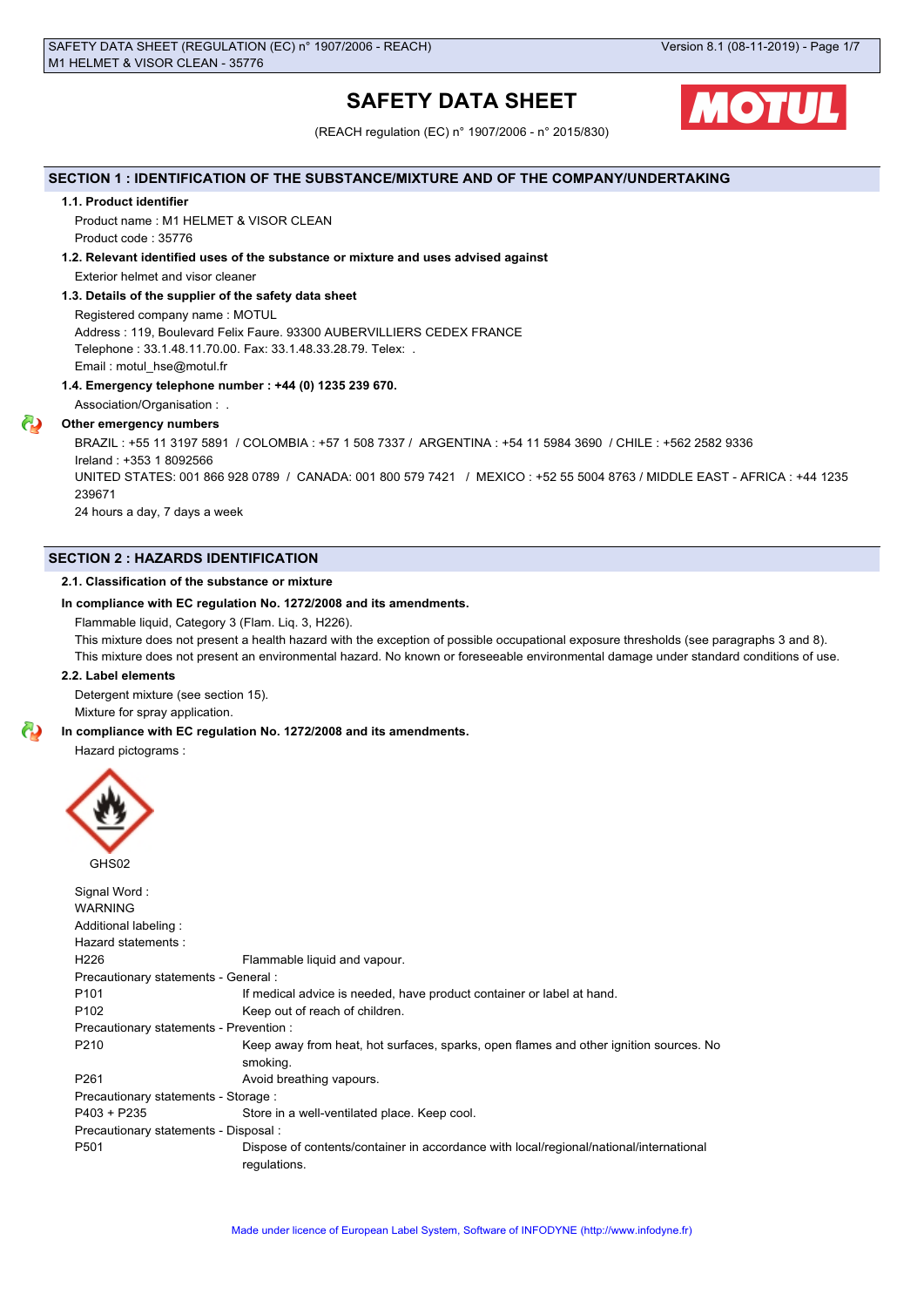#### **2.3. Other hazards**

The mixture does not contain substances classified as 'Substances of Very High Concern' (SVHC) >= 0.1% published by the European CHemicals Agency (ECHA) under article 57 of REACH: http://echa.europa.eu/fr/candidate-list-table The mixture fulfils neither the PBT nor the vPvB criteria for mixtures in accordance with annexe XIII of the REACH regulations EC 1907/2006.

#### **SECTION 3 : COMPOSITION/INFORMATION ON INGREDIENTS**

#### **3.2. Mixtures**

#### **Composition :**

| Identification                  | (EC) 1272/2008     | Note  | $\%$                  |
|---------------------------------|--------------------|-------|-----------------------|
| INDEX: 603-117-00-0             | GHS02, GHS07       | $[1]$ | $2.5 \le x \% \le 10$ |
| CAS: 67-63-0                    | Dar                |       |                       |
| EC: 200-661-7                   | Flam. Lig. 2, H225 |       |                       |
|                                 | Eye Irrit. 2, H319 |       |                       |
| PROPAN-2-OL                     | STOT SE 3, H336    |       |                       |
|                                 |                    |       |                       |
| CAS: 34590-94-8                 |                    | $[1]$ | $1 \le x \% \le 2.5$  |
| EC: 252-104-2                   |                    |       |                       |
|                                 |                    |       |                       |
| (2-METHOXYMETHYLETHOXY)PROPANOL |                    |       |                       |

(Full text of H-phrases: see section 16)

# **Information on ingredients :**

[1] Substance for which maximum workplace exposure limits are available.

#### **SECTION 4 : FIRST AID MEASURES**

As a general rule, in case of doubt or if symptoms persist, always call a doctor.

NEVER induce swallowing by an unconscious person.

# **4.1. Description of first aid measures**

#### **In the event of exposure by inhalation :**

Remove the victim to fresh air. If the symptoms persist, call a physician.

#### **In the event of splashes or contact with eyes :**

Wash immediately and abundantly with water, including under the eyelids.

#### **In the event of splashes or contact with skin :**

Immediately remove all soiled clothing.

Wash immediately and abundantly with soap and water.

# **In the event of swallowing :**

Seek medical attention, showing the label.

**4.2. Most important symptoms and effects, both acute and delayed**

No data available.

#### **4.3. Indication of any immediate medical attention and special treatment needed**

No data available.

# **SECTION 5 : FIREFIGHTING MEASURES**

# Flammable.

Chemical powders, carbon dioxide and other extinguishing gas are suitable for small fires.

#### **5.1. Extinguishing media**

Keep packages near the fire cool, to prevent pressurised containers from bursting.

## **Suitable methods of extinction**

Prevent the effluent of fire-fighting measures from entering drains or waterways.

Dry agent, foam, carbon dioxide.

### **Unsuitable methods of extinction**

High volume water jet

# **5.2. Special hazards arising from the substance or mixture**

A fire will often produce a thick black smoke. Exposure to decomposition products may be hazardous to health.

Do not breathe in smoke.

In the event of a fire, the following may be formed :

- carbon monoxide (CO)
- carbon dioxide (CO2)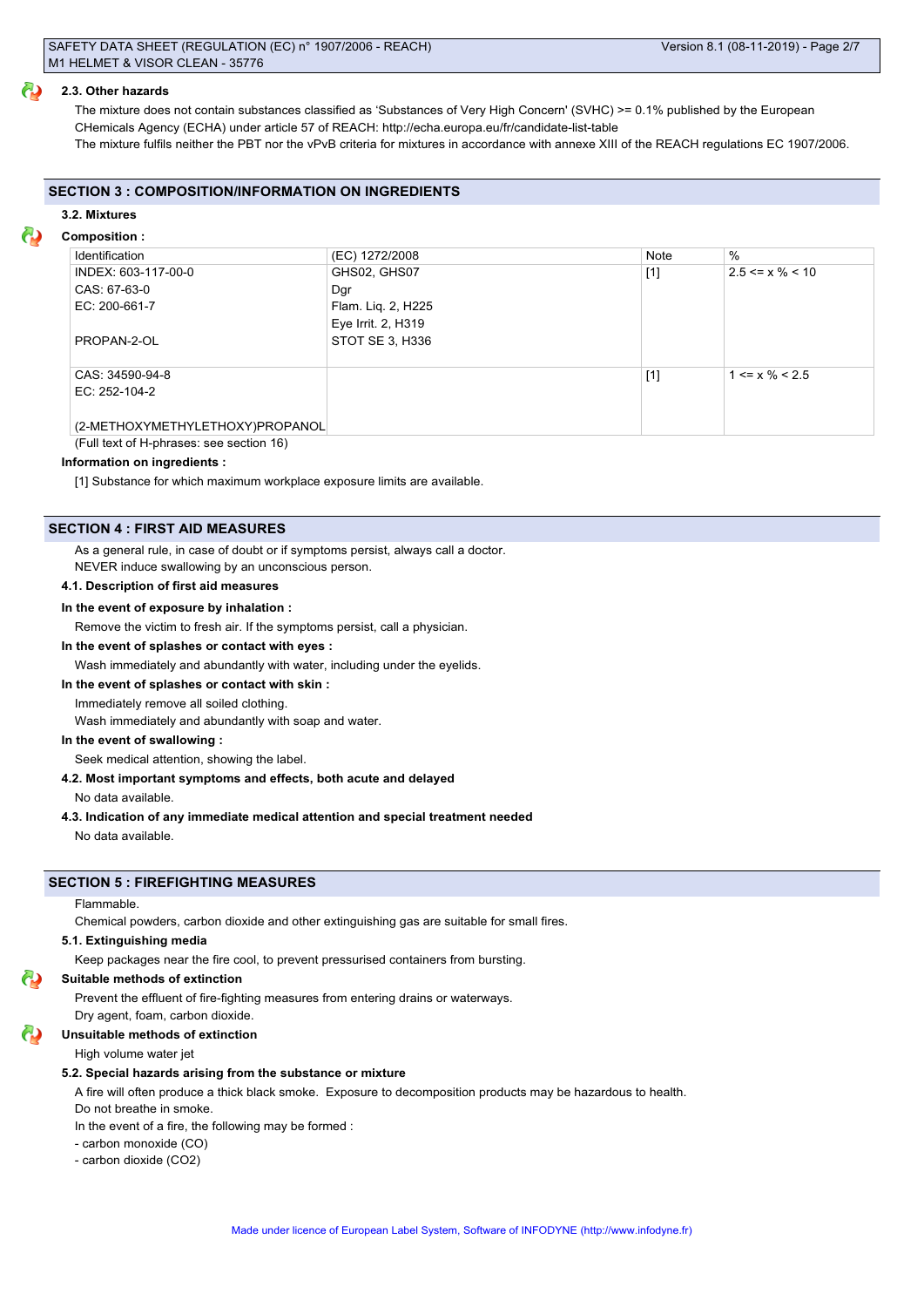#### **5.3. Advice for firefighters**

Fire-fighting personnel are to be equipped with autonomous insulating breathing apparatus.

# **SECTION 6 : ACCIDENTAL RELEASE MEASURES**

#### **6.1. Personal precautions, protective equipment and emergency procedures**

Consult the safety measures listed under headings 7 and 8.

Spilled product may make surfaces slippery.

#### **For first aid worker**

First aid workers will be equipped with suitable personal protective equipment (See section 8).

#### **6.2. Environmental precautions**

Contain and control the leaks or spills with non-combustible absorbent materials such as sand, earth, vermiculite, diatomaceous earth in drums for waste disposal.

Prevent any material from entering drains or waterways.

#### **6.3. Methods and material for containment and cleaning up**

Clean preferably with a detergent, do not use solvents.

#### **6.4. Reference to other sections**

No data available.

# **SECTION 7 : HANDLING AND STORAGE**

Requirements relating to storage premises apply to all facilities where the mixture is handled.

#### **7.1. Precautions for safe handling**

Always wash hands after handling.

Avoid contact with eyes.

No special precaution apart from the observance of hygiene rules

#### **Fire prevention :**

#### Handle in well-ventilated areas.

Prevent the formation of flammable or explosive concentrations in air and avoid vapor concentrations higher than the occupational exposure limits.

Prevent the accumulation of electrostatic charges with connections to earth.

The mixture can become electrostatically charged : always earth during decanting operations. Wear antistatic shoes and clothing and floors should be electrically non-conductive.

Use the mixture in premises free of naked flames or other sources of ignition and ensure that electrical equipment is suitably protected.

Keep packages tightly closed and away from sources of heat, sparks and naked flames.

Do not use tools which may produce sparks. Do not smoke.

Prevent access by unauthorised personnel.

Take precautionary measures against static discharges by bonding and grounding equipment.

# No smoking.

**Recommended equipment and procedures :**

For personal protection, see section 8.

Observe precautions stated on label and also industrial safety regulations.

Ensure good ventilation at the workplace

# **Prohibited equipment and procedures :**

No smoking, eating or drinking in areas where the mixture is used.

Do not breathe fumes, vapour, spray.

### **7.2. Conditions for safe storage, including any incompatibilities**

Store between 5°C and 40°C in a dry, well ventilated place.

Only use hydrocarbon-resistant containers, joints and pipes.

#### **Storage**

Keep out of reach of children.

Keep the container tightly closed in a dry, well-ventilated place.

Keep away from all sources of ignition - do not smoke.

Keep well away from all sources of ignition, heat and direct sunlight.

Avoid accumulation of electrostatic charges.

#### **Packaging**

Always keep in packaging made of an identical material to the original.

#### **7.3. Specific end use(s)**

No data available.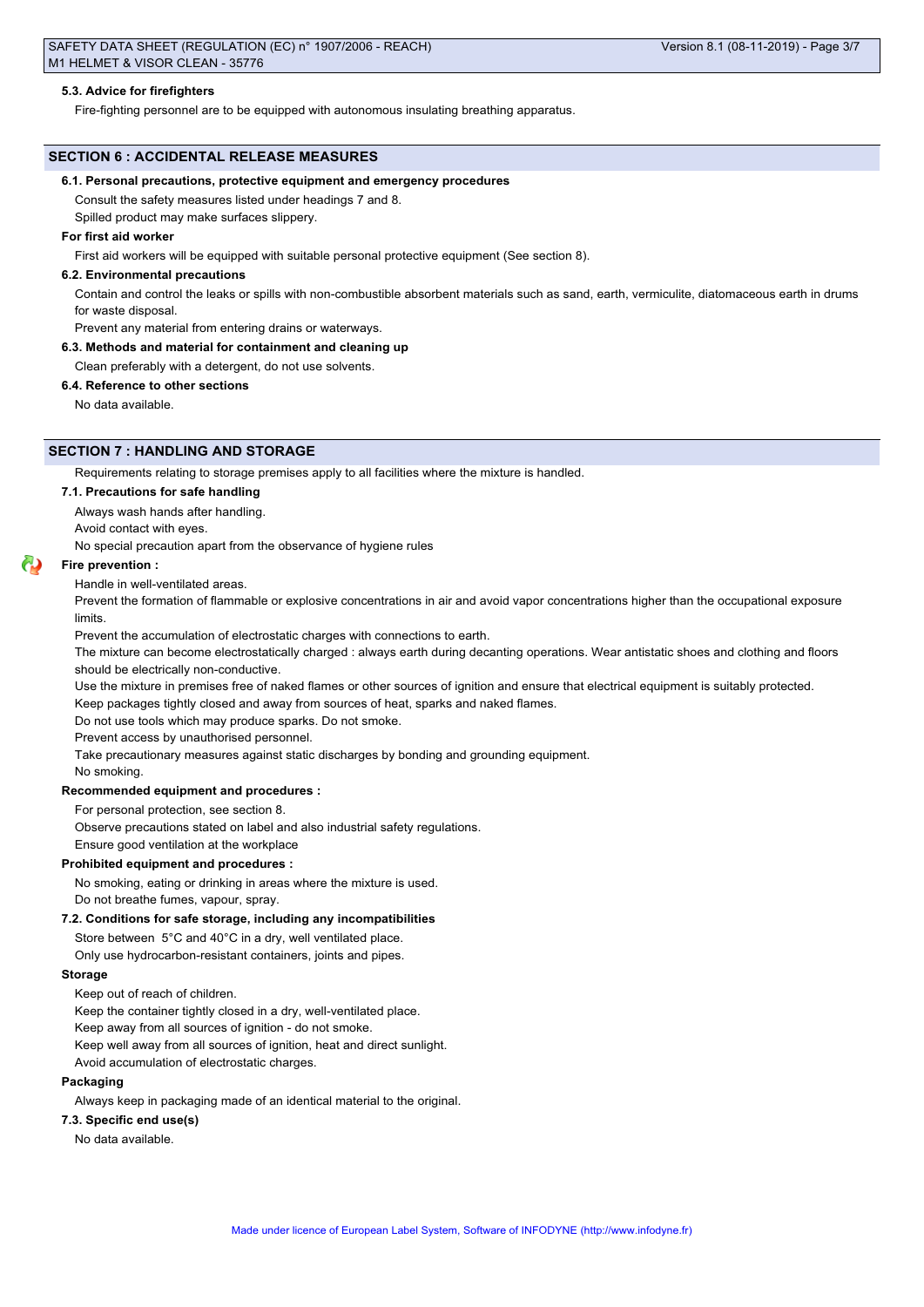# **SECTION 8 : EXPOSURE CONTROLS/PERSONAL PROTECTION**

#### **8.1. Control parameters**

# **Occupational exposure limits :**

- European Union (2017/2398, 2017/164, 2009/161, 2006/15/CE, 2000/39/CE, 98/24/CE) :

| <b>CAS</b> | $VME-mq/m3$ :                                                                                          | $VME-ppm$ :             | $VLE-mq/m3$ : | $VLE-ppm$ :   | Notes:     |         |
|------------|--------------------------------------------------------------------------------------------------------|-------------------------|---------------|---------------|------------|---------|
| 34590-94-8 | 308                                                                                                    | 50                      |               |               | Peau       |         |
|            | - ACGIH TLV (American Conference of Governmental Industrial Hygienists, Threshold Limit Values, 2010): |                         |               |               |            |         |
| <b>CAS</b> | TWA :                                                                                                  | STEL:                   | Ceiling:      | Definition:   | Criteria : |         |
| 67-63-0    | $200$ ppm                                                                                              | $400$ ppm               |               | A4; BEI       |            |         |
| 34590-94-8 | $100$ ppm                                                                                              | $150$ ppm               |               | <b>Skin</b>   |            |         |
|            | - Germany - AGW (BAuA - TRGS 900, 29/01/2018) :                                                        |                         |               |               |            |         |
| <b>CAS</b> | VME:                                                                                                   | VME:                    | Excess        | Notes         |            |         |
| 67-63-0    |                                                                                                        | $200$ ppm               |               | 2(II)         |            |         |
|            |                                                                                                        | 500 mg/m $3$            |               |               |            |         |
| 34590-94-8 |                                                                                                        | 50 ppm                  |               | 1(1)          |            |         |
|            |                                                                                                        | $310$ mg/m <sup>3</sup> |               |               |            |         |
|            | - France (INRS - ED984 : 2016) :                                                                       |                         |               |               |            |         |
| <b>CAS</b> | VME-ppm:                                                                                               | $VME-mq/m3$ :           | $VLE-ppm$ :   | $VLE-mg/m3$ : | Notes:     | TMP No: |
| 67-63-0    |                                                                                                        |                         | 400           | 980           |            | 84      |
| 34590-94-8 | 50                                                                                                     | 308                     |               |               | $\star$    | 84      |
|            | - UK / WEL (Workplace exposure limits, EH40/2005, 2011) :                                              |                         |               |               |            |         |
| <b>CAS</b> | TWA:                                                                                                   | STEL:                   | Ceiling:      | Definition:   | Criteria : |         |

| $IVY$ $\sim$         | 515.                   | Celling.    |    | UILCIA. |  |
|----------------------|------------------------|-------------|----|---------|--|
| 400 ppm              | 500 ppm                |             |    |         |  |
| 999 mg/m $3$         | 1250 mg/m <sup>3</sup> |             |    |         |  |
| 50 ppm               | - ppm                  |             | Sk |         |  |
| $308 \text{ mg/m}^3$ |                        |             |    |         |  |
|                      |                        | - mg/m $^3$ |    | P       |  |

#### **8.2. Exposure controls**

#### **Appropriate engineering controls**

Ensure adequate ventilation, if possible with extractor fans at work posts and appropriate general extraction.

Personnel shall wear regularly laundered overalls.

#### **Personal protection measures, such as personal protective equipment**

Use personal protective equipment that is clean and has been properly maintained.

Store personal protective equipment in a clean place, away from the work area.

Never eat, drink or smoke during use. Remove and wash contaminated clothing before re-using. Ensure that there is adequate ventilation, especially in confined areas.

# **- Eye / face protection**

Avoid contact with eyes.

Use eye protectors designed to protect against liquid splashes

Before handling, wear safety goggles in accordance with standard EN166.

#### **- Hand protection**

Wear suitable protective gloves in the event of prolonged or repeated skin contact.

#### **- Body protection**

Work clothing worn by personnel shall be laundered regularly.

After contact with the product, all parts of the body that have been soiled must be washed.

#### **- Respiratory protection**

Breathing apparatus only when aerosol or spray are formed.

# **SECTION 9 : PHYSICAL AND CHEMICAL PROPERTIES**

#### **9.1. Information on basic physical and chemical properties**

| <b>General information:</b>                            |                      |  |  |  |
|--------------------------------------------------------|----------------------|--|--|--|
| Physical state:                                        | Fluid liquid.        |  |  |  |
| Color:                                                 | Amber                |  |  |  |
| Important health, safety and environmental information |                      |  |  |  |
| $pH$ :                                                 | Not relevant.        |  |  |  |
| Flash Point:                                           | 56.00 °C.            |  |  |  |
| Vapour pressure (50°C):                                | Not relevant.        |  |  |  |
| Density:                                               | $\leq$ 1             |  |  |  |
| Water solubility:                                      | Soluble.             |  |  |  |
| Viscosity:                                             | $v < 7$ mm2/s (40°C) |  |  |  |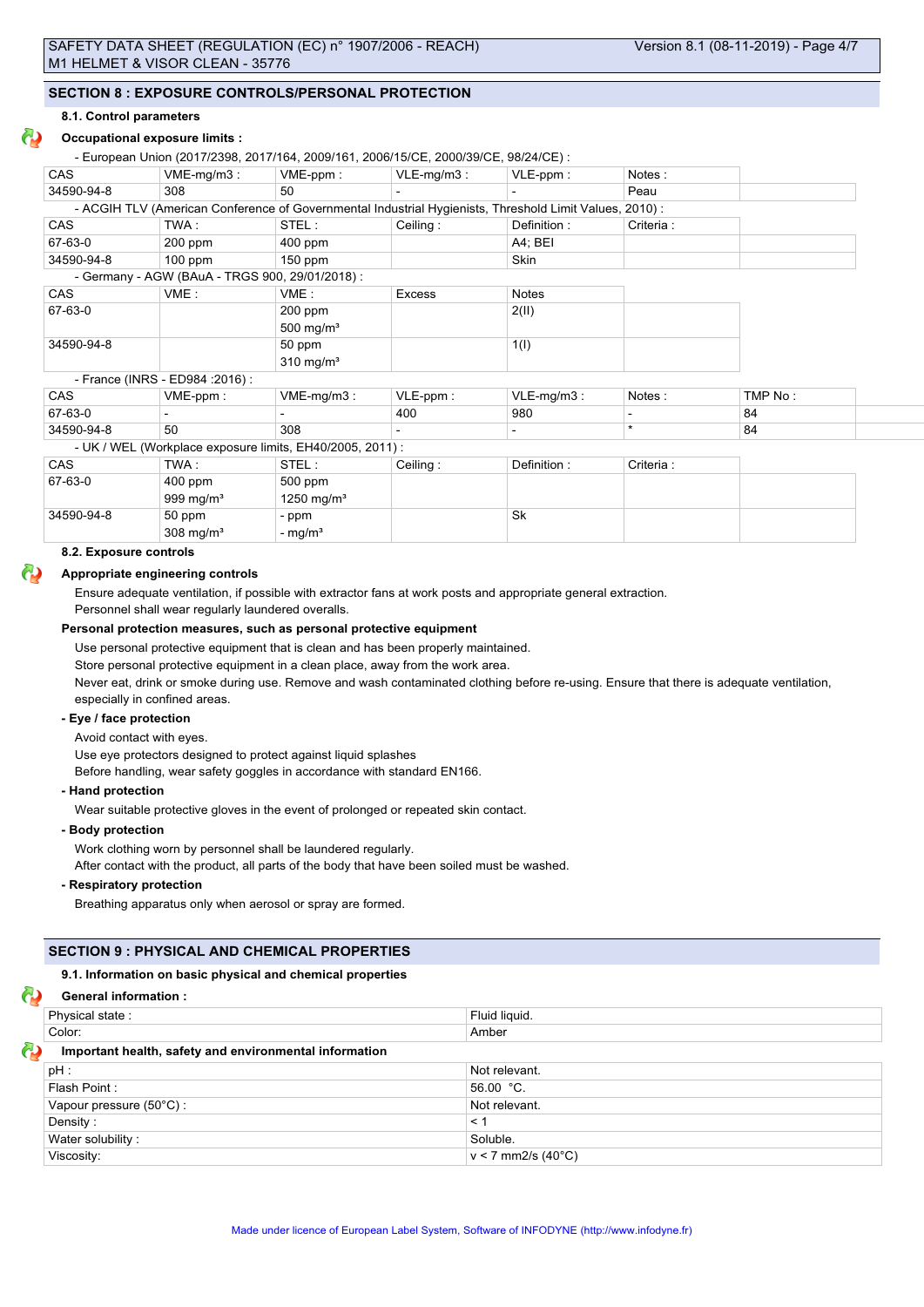#### **9.2. Other information**

No data available.

# **SECTION 10 : STABILITY AND REACTIVITY**

#### **10.1. Reactivity**

No data available.

# **10.2. Chemical stability**

This mixture is stable under the recommended handling and storage conditions in section 7.

#### **10.3. Possibility of hazardous reactions**

No data available.

# **10.4. Conditions to avoid**

Any apparatus likely to produce a flame or to have a metallic surface at high temperature (burners, electric arcs, furnaces etc.) must not be allowed on the premises.

Avoid :

- accumulation of electrostatic charges.
- heating
- heat
- flames and hot surfaces

Keep away from heat and from sources of ignition

Take precautionary measures against static discharges.

#### **10.5. Incompatible materials**

Strong oxidants

Acids

# **10.6. Hazardous decomposition products**

The thermal decomposition may release/form :

- carbon monoxide (CO)
- carbon dioxide (CO2)

#### **SECTION 11 : TOXICOLOGICAL INFORMATION**

#### **11.1. Information on toxicological effects**

No data available.

### **11.1.1. Substances**

No toxicological data available for the substances.

#### **11.1.2. Mixture**

#### **Skin corrosion/skin irritation :**

Repeated or prolonged contact with the preparation may cause removal of natural fat from the skin resulting in non allergic contact dermatitis and absorption through the skin.

#### **Serious damage to eyes/eye irritation :**

Mild eye irritation

### **Aspiration hazard :**

"Inhalation of vapours may cause irritation of the respiratory system in very susceptible persons."

May cause lung damage if swallowed

# **Monograph(s) from the IARC (International Agency for Research on Cancer) :**

CAS 67-63-0 : IARC Group 3 : The agent is not classifiable as to its carcinogenicity to humans.

# **SECTION 12 : ECOLOGICAL INFORMATION**

#### **12.1. Toxicity**

# **12.1.2. Mixtures**

No aquatic toxicity data available for the mixture.

# **12.2. Persistence and degradability**

No data available.

# **12.3. Bioaccumulative potential**

No data available.

#### **12.4. Mobility in soil**

Water soluble Mobile in soil

Made under licence of European Label System, Software of INFODYNE (http://www.infodyne.fr)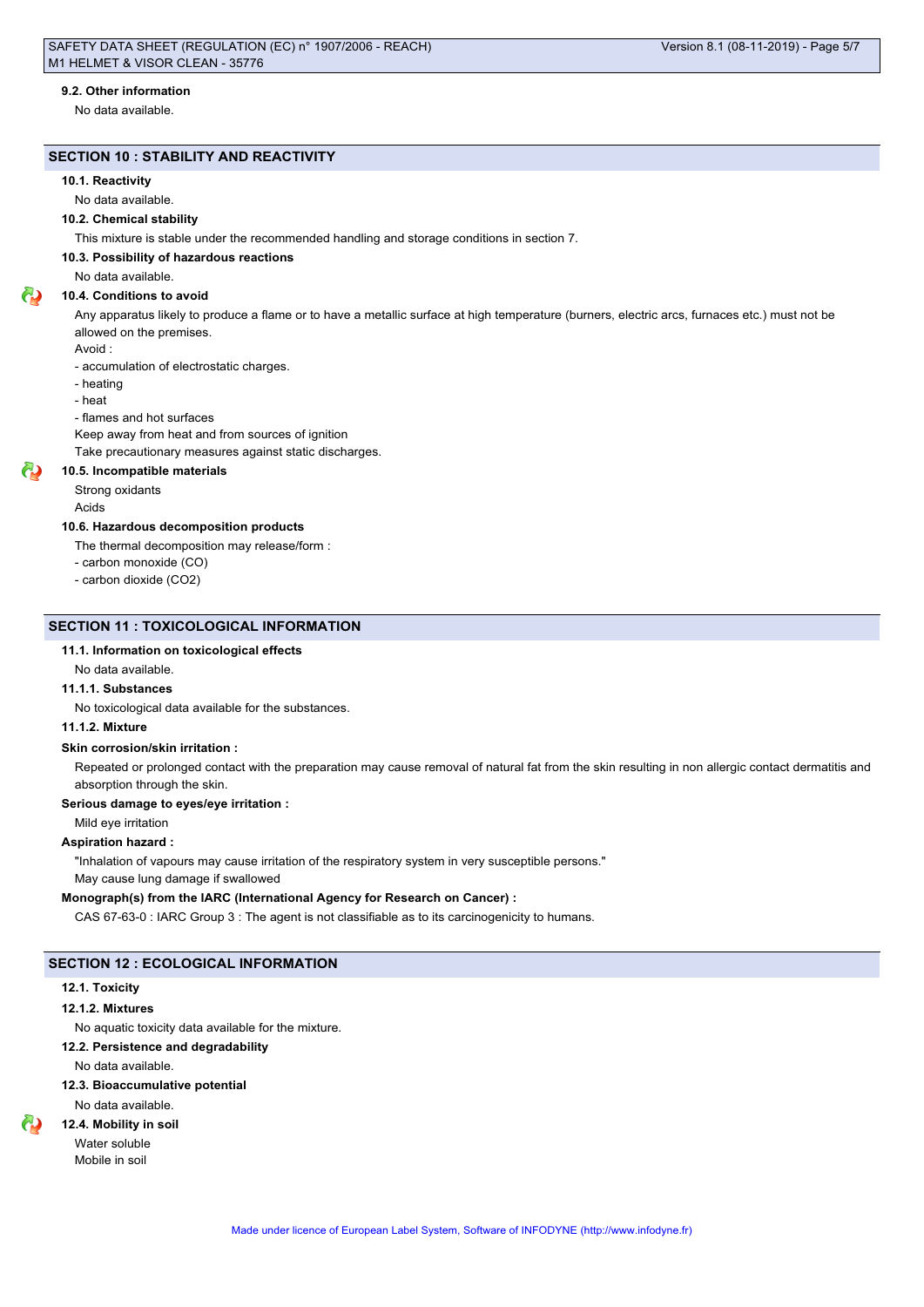#### **12.5. Results of PBT and vPvB assessment**

No data available.

# **12.6. Other adverse effects**

Do not dispose of the product in the natural environment, effluents or surface waters.

#### **German regulations concerning the classification of hazards for water (WGK, AwSV vom 18/04/2017, KBws) :**

WGK 1 : Slightly hazardous for water.

#### **SECTION 13 : DISPOSAL CONSIDERATIONS**

Proper waste management of the mixture and/or its container must be determined in accordance with Directive 2008/98/EC.

#### **13.1. Waste treatment methods**

Do not pour into drains or waterways.

#### **Waste :**

Waste management is carried out without endangering human health, without harming the environment and, in particular without risk to water, air, soil, plants or animals.

Recycle or dispose of waste in compliance with current legislation, preferably via a certified collector or company.

Do not contaminate the ground or water with waste, do not dispose of waste into the environment.

## **Soiled packaging :**

Empty container completely. Keep label(s) on container. Give to a certified disposal contractor.

# **SECTION 14 : TRANSPORT INFORMATION**

Transport product in compliance with provisions of the ADR for road, RID for rail, IMDG for sea and ICAO/IATA for air transport (ADR 2019 - IMDG 2018 - ICAO/IATA 2019).

#### **14.1. UN number**

1987

#### **14.2. UN proper shipping name**

UN1987=ALCOHOLS, N.O.S. (propan-2-ol)

# **14.3. Transport hazard class(es)**

- Classification :



3

-

**14.4. Packing group**

III

**14.5. Environmental hazards**

#### **14.6. Special precautions for user**

| ADR/RID     | Class | Code                     | Pack gr. | Label    | Ident.          | LQ      | Provis.        | EQ             | Cat.           | Tunnel |  |
|-------------|-------|--------------------------|----------|----------|-----------------|---------|----------------|----------------|----------------|--------|--|
|             | 3     | F <sub>1</sub>           | Ш        | 3        | 30              | 5L      | 274 601        | E <sub>1</sub> | っ<br>J         | D/E    |  |
| <b>IMDG</b> | Class | 2°Label                  | Pack gr. | LQ       | <b>EMS</b>      | Provis. | EQ             | Stowage        | Segregati      |        |  |
|             |       |                          |          |          |                 |         |                | Handling       | <b>on</b>      |        |  |
|             | 3     | $\overline{\phantom{0}}$ | Ш        | 5L       | $F-E. S-D$      | 223 274 | E <sub>1</sub> | Category       | $\overline{a}$ |        |  |
|             |       |                          |          |          |                 |         |                | A              |                |        |  |
| <b>IATA</b> | Class | 2°Label                  | Pack gr. | Passager | Passager        | Cargo   | Cargo          | note           | EQ             |        |  |
|             | 3     | 3                        | Ш        | 355      | 60 L            | 366     | 220 L          | A3 A180        | E <sub>1</sub> |        |  |
|             | 3     | 3                        | Ш        | Y344     | 10 <sub>L</sub> |         |                | A3 A180        | E <sub>1</sub> |        |  |

For limited quantities, see part 2.7 of the OACI/IATA and chapter 3.4 of the ADR and IMDG.

For excepted quantities, see part 2.6 of the OACI/IATA and chapter 3.5 of the ADR and IMDG.

#### **14.7. Transport in bulk according to Annex II of Marpol and the IBC Code**

No data available.

**SECTION 15 : REGULATORY INFORMATION**